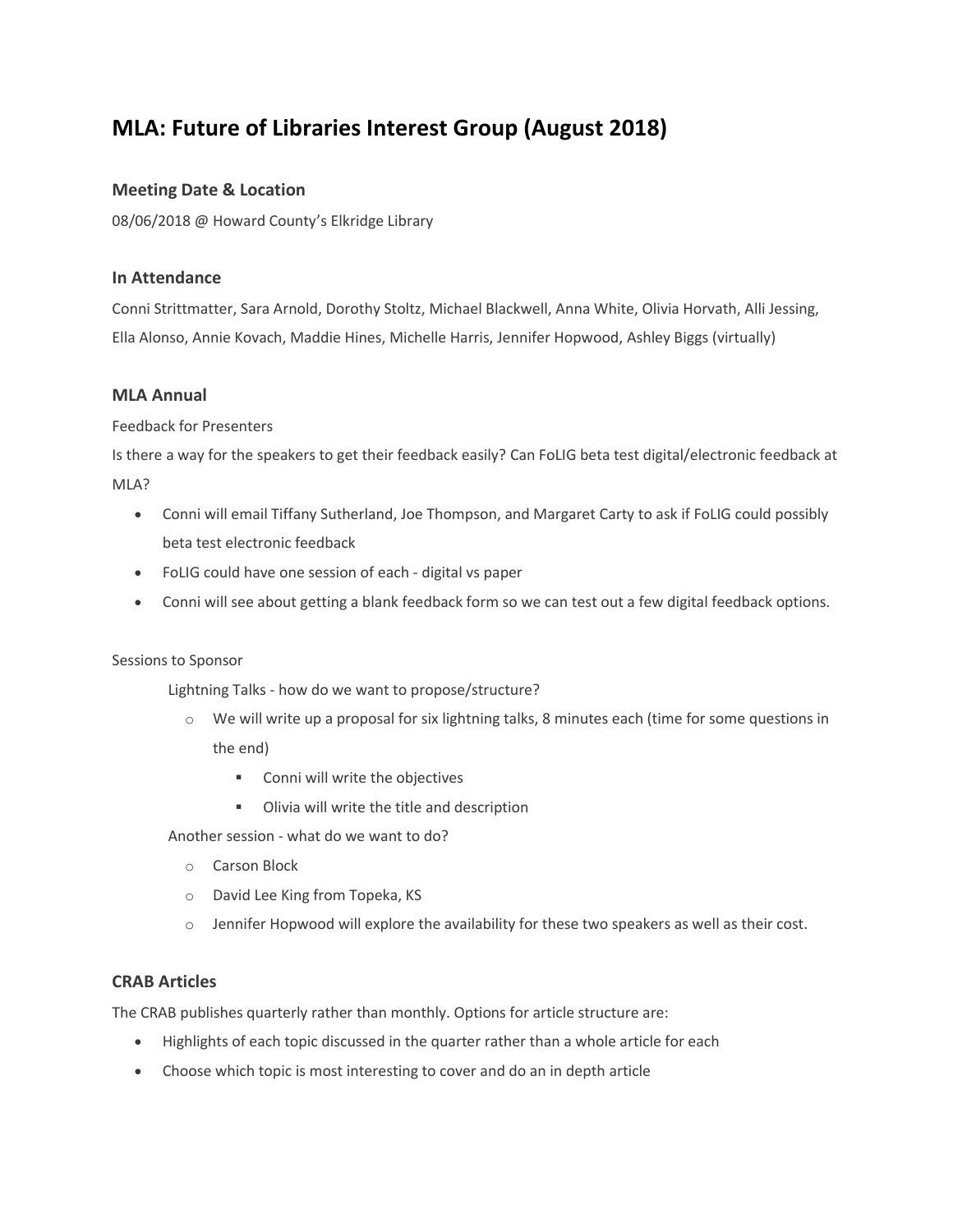We will discuss more at the November meeting when we've had two more topic conversations and can decide the best way to move forward

### **FoLIG Site and Information in MLA's What's New**

Conni will be sure to update information on the MDLIB website and inquire about the group's information being included in MLA Happenings

### **Group Discussion on Trends in Environment/Collections/Infrastructure**

Overview by Michael Blackwell

#### Infrastructure:

- 1. Library spaces:
	- a. Trends in Library Interior Spaces/Design
		- i. [http://www.demcointeriors.com/wp-content/uploads/2017/02/Photo1-](http://www.demcointeriors.com/wp-content/uploads/2017/02/Photo1-CCPL_Parma_Snow.jpg) CCPL Parma Snow.jpg Designer Stephanie Shook discusses the direction modern libraries are going and the top library design trends.
		- ii. https://www.grimmandparker.com/wp-content/uploads/2017/07/5\_Trends[in-Library-Design.pdf](https://www.grimmandparker.com/wp-content/uploads/2017/07/5__Trends-in-Library-Design.pdf)
		- iii. <http://blog.ki.com/5-design-strategies-to-transform-the-public-library>
	- b. Trends in architecture: http://publiclibrariesonline.org/2018/02/the-architecture-oflibraries-in-contemporary-times/ and [https://prismpub.com/library-building-awards](https://prismpub.com/library-building-awards-recipients-reflect-new-trends-in-library-designs/)[recipients-reflect-new-trends-in-library-designs/](https://prismpub.com/library-building-awards-recipients-reflect-new-trends-in-library-designs/) Library Building Awards recipients reflect new trends in library designs. Traditional roles of libraries are evolving. Today, libraries are designed with larger gathering spaces to support the needs of the community and many include sustainable features to conserve water or energy. Both of these trends are reflected by this year's AIA/ALA Library Building Award recipients.
	- c. The library as third space/Libraries Plus
		- i. W(h)ither the collection? [http://www.slate.com/articles/life/design/2014/04/the\\_future\\_of\\_the\\_library\\_](http://www.slate.com/articles/life/design/2014/04/the_future_of_the_library_how_they_ll_evolve_for_the_digital_age.html) how they II evolve for the digital age.html Will Libraries Exist in the Future? If So, They'll Be Very Different.
		- ii. A trend in urban libraries--housing units with libraries: in Brooklyn <https://www.brooklynpubliclibrary.org/locations/brooklyn-heights/reconstruct> We're building a new library in Brooklyn Heights. In addition, as part of the project, 114 units of affordable housing will be built on two privately-owned sites in Community Board 2. And in San Francisco: [https://nextcity.org/daily/entry/how-library-systems-can-help-address](https://nextcity.org/daily/entry/how-library-systems-can-help-address-affordable-housing-crises)[affordable-housing-crises](https://nextcity.org/daily/entry/how-library-systems-can-help-address-affordable-housing-crises)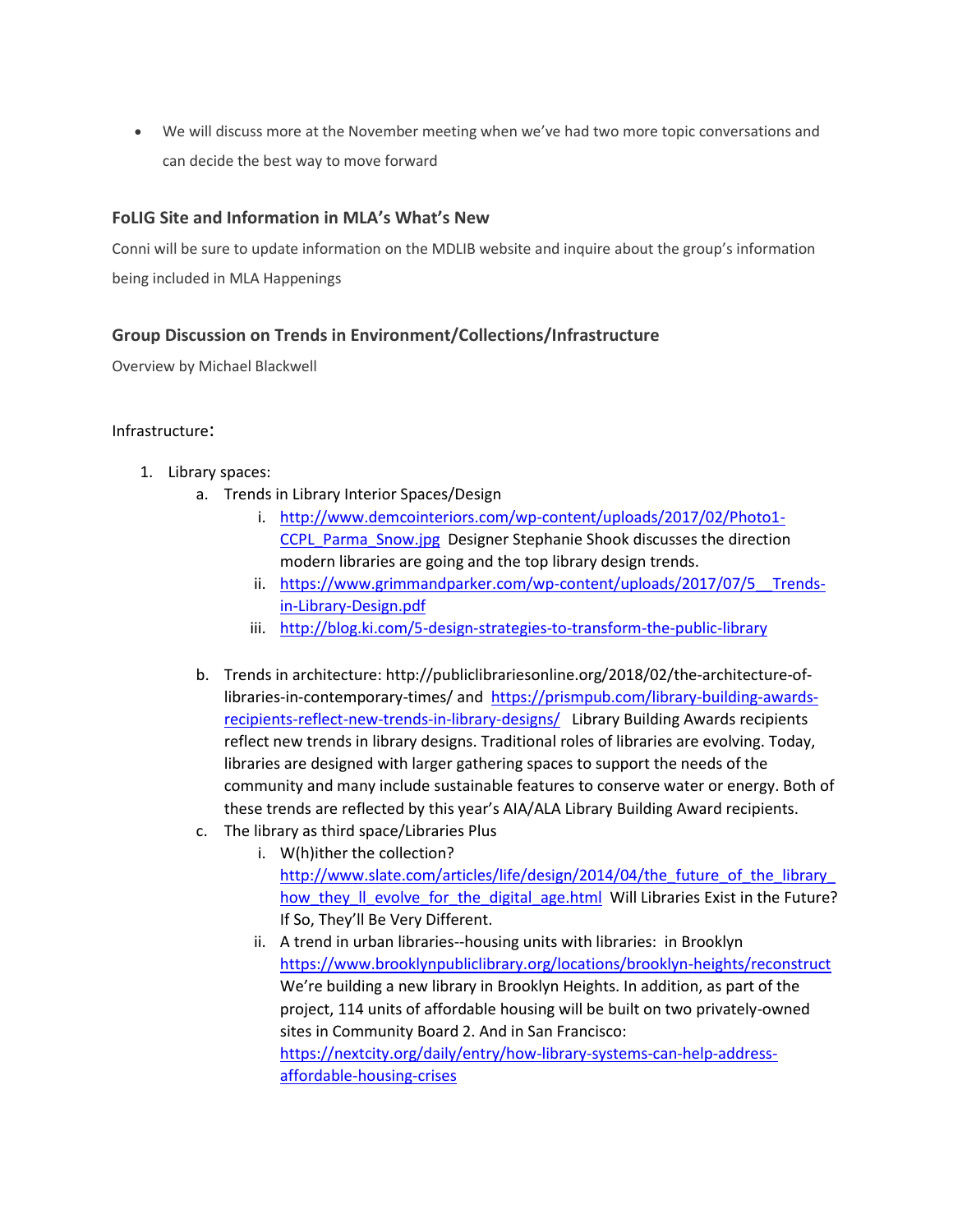- iii. Libraries in shopping centers, shopping centers in libraries: Right here at home: <http://rockvilletownsquare.com/at-the-square/library/>, in Salt Lake City <http://www.slcpl.org/branches/view/Main+Library> , and
- iv. Libraries with museum[s https://libwww.freelibrary.org/locations/the-rosenbach](https://libwww.freelibrary.org/locations/the-rosenbach) And Culinary Institutes:<http://libwww.freelibrary.org/programs/culinary/>
- v. Meeting rooms as Exercise Centers: [https://theoutline.com/post/5409/library](https://theoutline.com/post/5409/library-exercise-programs-chair-yoga-pilates-tai-chi)[exercise-programs-chair-yoga-pilates-tai-chi](https://theoutline.com/post/5409/library-exercise-programs-chair-yoga-pilates-tai-chi) Libraries are filling an affordable fitness void, providing yoga and tai chi classes for communities that need them.
- 2. <http://www.chicagotribune.com/business/ct-biz-office-napping-20180608-story.html>

Office napping climbs out from under the desk and into high-tech pods: napping is encouraged in specially designed pods and break rooms as a way to recharge sleep-deprived employees and increase productivity.

- 3. Workspace design:
	- a. [https://www.washingtonpost.com/business/2018/07/18/open-office-plans-are-bad](https://www.washingtonpost.com/business/2018/07/18/open-office-plans-are-bad-you-thought/?utm_term=.6762f6c73820&tid=sm_tw)[you-thought/?utm\\_term=.6762f6c73820&tid=sm\\_tw](https://www.washingtonpost.com/business/2018/07/18/open-office-plans-are-bad-you-thought/?utm_term=.6762f6c73820&tid=sm_tw)

Open office plans are as bad as you thought-- Washington Post Open offices are supposed to spark conversation. This study shows they lead to more email -- and people avoiding each other.

- b. <https://www.ccim.com/cire-magazine/articles/10-trends-office-design/?gmSsoPc=1> 10 Trends in Office Design: These Changes Will Affect How Companies Buy and Use Space
- c. <https://www.smallbizdaily.com/flexible-office-space-modern-office-trend/> Why a Flexible Office Space is the New Modern Office Trend: the ongoing debate over which office floor plan is better, more efficient, and more productive: the open-plan office or the cubicle farm
- d. [https://www.forbes.com/sites/sarahlandrum/2017/05/19/3-office-design-trends](https://www.forbes.com/sites/sarahlandrum/2017/05/19/3-office-design-trends-driven-by-millennials/#45ead6537600)[driven-by-millennials/#45ead6537600](https://www.forbes.com/sites/sarahlandrum/2017/05/19/3-office-design-trends-driven-by-millennials/#45ead6537600)  3 Office Design Trends Driven By Millennials: Since we can do work from anyplace, it makes sense that the places we choose should reflect our personalities in some way, be pleasant to look at, and be conducive to concentration and focus
- e. <http://blog.cushwake.com/americas/coworking-space-in-2018.html> Things You Should Know About Co-working Space in 2018: A transformative change has taken place in recent years – with the concept of co-working evolving from an alternative to a traditional office lease
- 4. The pop-up library:
	- a. Taking it to the streets: [http://publiclibrariesonline.org/2017/09/pop-up-libraries](http://publiclibrariesonline.org/2017/09/pop-up-libraries-meeting-patrons-where-they-are/)[meeting-patrons-where-they-are/](http://publiclibrariesonline.org/2017/09/pop-up-libraries-meeting-patrons-where-they-are/)
	- b. The MakerSpace in a Shipping Container: <https://www.dclibrary.org/labs/fablab>
	- c. Taking the collection outside the library-- Book-O-Mat Grand Opening: <https://www.youtube.com/watch?v=v-NPTNHOWo0>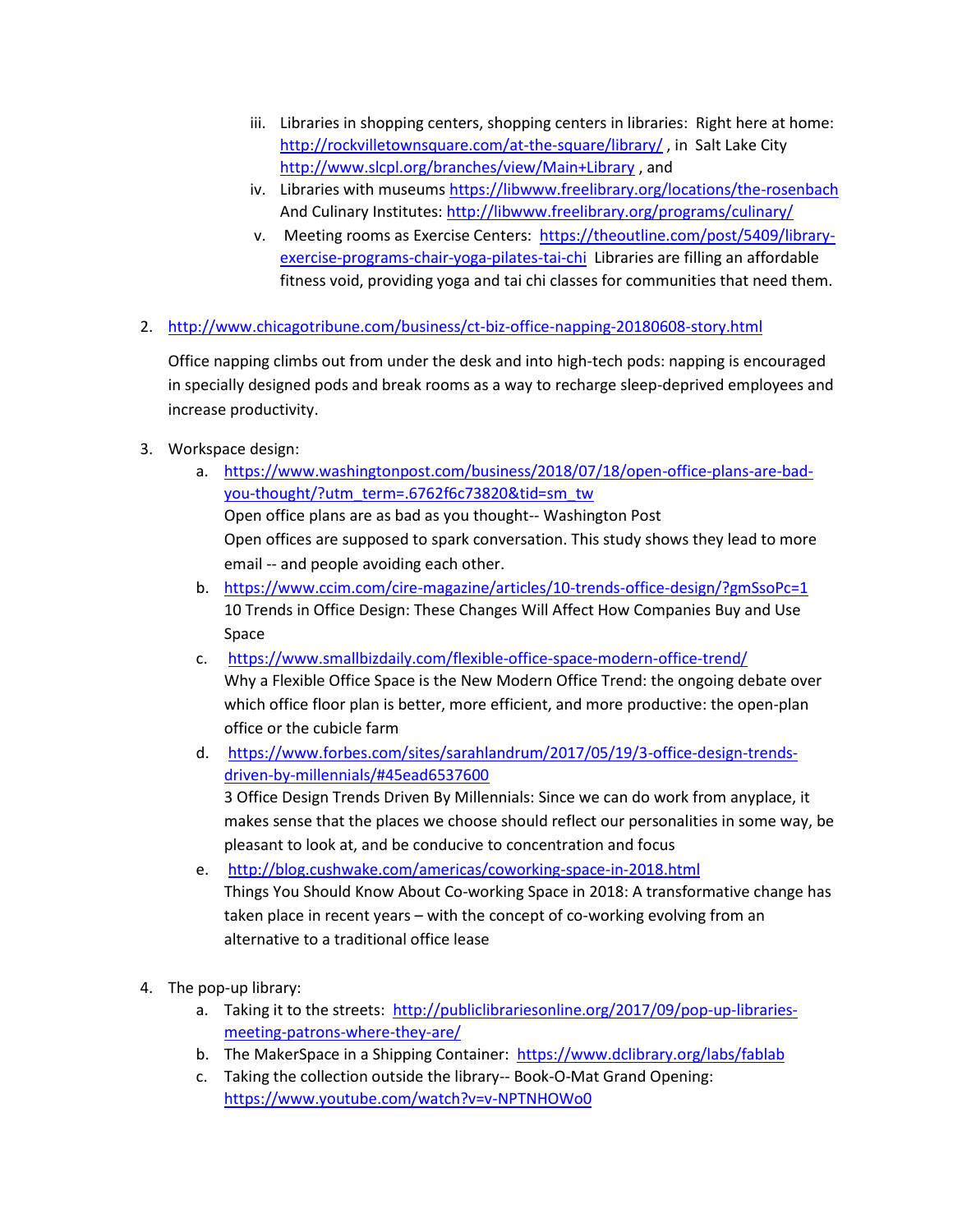- d. The fold-up home:<https://twitter.com/CNET/status/1019839254480982016>
- 5. ASL Store:<https://www.dailydot.com/irl/starbucks-signing-store/>

The Daily Dot: Starbucks is opening its first U.S. store designed for the deaf and hard of hearing; The store will be staffed entirely by people fluent in ASL.

- 6. Small Libraries Create Smart Spaces: [https://www.webjunction.org/explore-topics/smart](https://www.webjunction.org/explore-topics/smart-spaces.html)[spaces.html](https://www.webjunction.org/explore-topics/smart-spaces.html)
- 7. Makerspaces:
	- a. [https://designerlibrarian.wordpress.com/2014/09/17/designing-makerspaces-for](https://designerlibrarian.wordpress.com/2014/09/17/designing-makerspaces-for-learning/)[learning/](https://designerlibrarian.wordpress.com/2014/09/17/designing-makerspaces-for-learning/) Designing Makerspaces for Learning: Makerspaces are a big trend in libraries right now. That's a good thing because they do offer new ways of supporting critical 21st century skills (e.g. critical thinking, problem solving, digital literacy, design thinking). However, when makerspaces aren't intentionally designed with learning in mind, they risk becoming more fad than trend.
- 8. Multi-sensory rooms overview: [https://drive.google.com/file/d/1VIGmFNJIn-](https://drive.google.com/file/d/1VIGmFNJIn-Etb5MOuaCeIzXWHZIp1avE/view?usp=sharing)[Etb5MOuaCeIzXWHZIp1avE/view?usp=sharing](https://drive.google.com/file/d/1VIGmFNJIn-Etb5MOuaCeIzXWHZIp1avE/view?usp=sharing)
- 9. Bring on the Gender Neutral Restrooms: [https://qz.com/work/1279876/gender-neutral](https://qz.com/work/1279876/gender-neutral-parenting-aims-to-blow-up-stereotypes-from-birth/)[parenting-aims-to-blow-up-stereotypes-from-birth/](https://qz.com/work/1279876/gender-neutral-parenting-aims-to-blow-up-stereotypes-from-birth/) Parents who refuse to call their newborns "girls" or "boys" are leading the gender revolution: "I'm hesitant to put my child in a box."
- 10. What is the future of circulation services?
	- a. It might be this: [https://www.cnet.com/news/microsoft-is-reportedly-taking-on](https://www.cnet.com/news/microsoft-is-reportedly-taking-on-amazon-with-checkout-free-retail/)[amazon-with-checkout-free-retail/](https://www.cnet.com/news/microsoft-is-reportedly-taking-on-amazon-with-checkout-free-retail/) Microsoft may be creating checkout-free retail technology to compete with Amazon Go.
	- b. But be careful of this: [https://www.nytimes.com/2018/07/26/technology/amazon](https://www.nytimes.com/2018/07/26/technology/amazon-aclu-facial-recognition-congress.html)[aclu-facial-recognition-congress.html](https://www.nytimes.com/2018/07/26/technology/amazon-aclu-facial-recognition-congress.html) Amazon's Facial Recognition Wrongly Identifies 28 Lawmakers, A.C.L.U. Says; the errors emerged as part of a test by the A.C.L.U. that compared the photos of all federal lawmakers against a database of 25,000 publicly available mug shots.

### Environment

- 1. <https://twitter.com/CNET/status/1019907201052364800> When a street address isn't enough—this platform may be built into your next car
- 2. [https://www.bostonglobe.com/ideas/2012/02/11/future-everything-will-coffee](https://www.bostonglobe.com/ideas/2012/02/11/future-everything-will-coffee-shop/1MAJIMp1Zigeiz40aiSEOM/story.html)[shop/1MAJIMp1Zigeiz40aiSEOM/story.html](https://www.bostonglobe.com/ideas/2012/02/11/future-everything-will-coffee-shop/1MAJIMp1Zigeiz40aiSEOM/story.html)

In the future, everything will be a coffee shop - The Boston Globe

The coffee shop is an irreplaceable gathering place, a fact that is not lost on businesses and institutions that are struggling.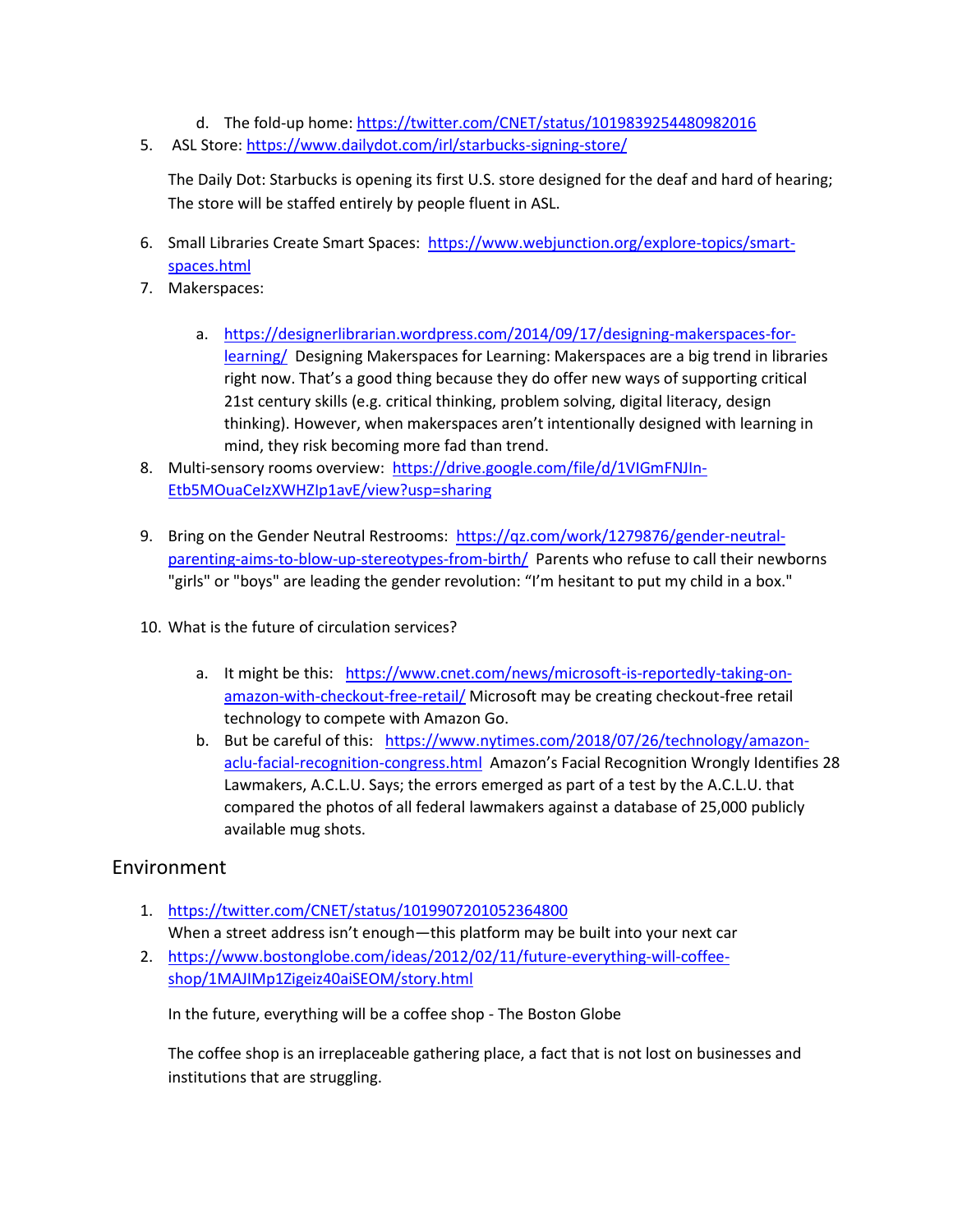3. [https://www.apartmenttherapy.com/ikea-sustainability-zero-waste-2030-recycle-products-](https://www.apartmenttherapy.com/ikea-sustainability-zero-waste-2030-recycle-products-259562)[259562](https://www.apartmenttherapy.com/ikea-sustainability-zero-waste-2030-recycle-products-259562)

IKEA Announces Plans to Become "Planet Positive" by 2030: IKEA wants to make it easier for people to reduce their climate impact and become zero waste.

- 4. Smart Cities:
	- a. Baltimore: [http://www.baltimoresun.com/news/maryland/baltimore-city/bs-md](http://www.baltimoresun.com/news/maryland/baltimore-city/bs-md-baltimore-smart-cities-tech-20180712-story.html)[baltimore-smart-cities-tech-20180712-story.html](http://www.baltimoresun.com/news/maryland/baltimore-city/bs-md-baltimore-smart-cities-tech-20180712-story.html)

Baltimore Sun: Free WiFi, public safety key to turning Baltimore into a 'smart city,' residents say; Armed with a National Science Foundation grant and a list of questions, University of Maryland, College Park researchers went to West Baltimore and asked residents what the city's future looks like.

- b. Elsewhere: Smart Cities--the wave of the future, even without government funding?: [https://obamawhitehouse.archives.gov/the-press-office/2016/09/26/fact-sheet](https://obamawhitehouse.archives.gov/the-press-office/2016/09/26/fact-sheet-announcing-over-80-million-new-federal-investment-and)[announcing-over-80-million-new-federal-investment-and](https://obamawhitehouse.archives.gov/the-press-office/2016/09/26/fact-sheet-announcing-over-80-million-new-federal-investment-and)
- c. Monitoring the Monitors: <https://www.wired.com/story/mit-urban-sciences-program/>

WIRED-- Cities Are Watching You—Urban Sciences Graduates Watch Back: American Wi-Fi networks, smart traffic lights, security cameras, cell phones, and vehicles are throwing off truckloads of data. A new program at MIT (and others like it) teaches students to handle it in ways that make residents' lives better.

- 5. Re-use and re-build rather than adding more:
	- a. [https://www.strongtowns.org/journal/2018/5/7/the-more-we-build-the-poorer-we](https://www.strongtowns.org/journal/2018/5/7/the-more-we-build-the-poorer-we-get/) $get\$  The more we build, the poorer we get; If you want your community to prosper, stop building new infrastructure.
	- b. [https://cdn.citylab.com/media/img/citylab/2018/07/AP\\_17340781131488/facebook.jpg](https://cdn.citylab.com/media/img/citylab/2018/07/AP_17340781131488/facebook.jpg?1532617139) [?1532617139](https://cdn.citylab.com/media/img/citylab/2018/07/AP_17340781131488/facebook.jpg?1532617139) How Vacancy Traumatizes Cities; As empty homes sit in purgatory, neighborhoods fray and cities are left to pick up the bill.
- 6. Going Green, like it or not
	- a. [https://www.fastcompany.com/90204411/a-simple-solution-to-help-cities-fight](https://www.fastcompany.com/90204411/a-simple-solution-to-help-cities-fight-overheating-more-trees)[overheating-more-trees](https://www.fastcompany.com/90204411/a-simple-solution-to-help-cities-fight-overheating-more-trees) A simple solution to help cities fight overheating: more trees
	- b. Um, are you SURE that's fake news? What, if anything, does it mean for Maryland? [https://motherboard.vice.com/en\\_us/article/wjbbm5/antarctic-ice-sheet-melting-3](https://motherboard.vice.com/en_us/article/wjbbm5/antarctic-ice-sheet-melting-3-trillion-sea-level-rise) [trillion-sea-level-rise](https://motherboard.vice.com/en_us/article/wjbbm5/antarctic-ice-sheet-melting-3-trillion-sea-level-rise) The Antarctic Ice Sheet Has Lost 3 Trillion Tons of Ice Since 1992; Scientists found that the rate of ice loss is accelerating, threatening coastal cities if sea levels rise.
- 7. A new idea for of museum: [\(https://www.nytimes.com/2018/06/28/arts/design/a-new-home](https://www.nytimes.com/2018/06/28/arts/design/a-new-home-ready-made-for-art.html?rref=collection%2Fsectioncollection%2Fdesign)[ready-made-for-art.html?rref=collection%2Fsectioncollection%2Fdesign](https://www.nytimes.com/2018/06/28/arts/design/a-new-home-ready-made-for-art.html?rref=collection%2Fsectioncollection%2Fdesign) Swiss Institute Has a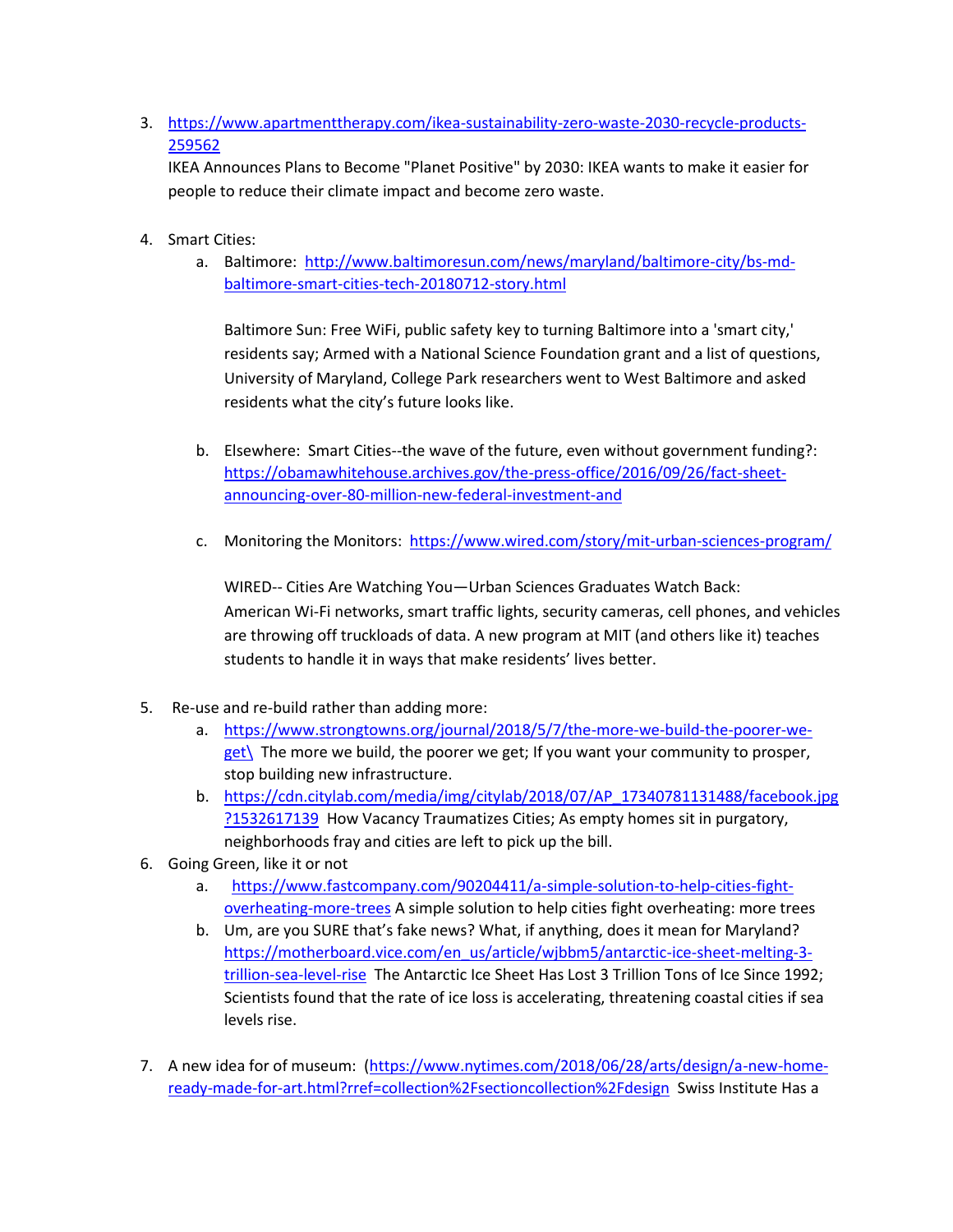New Home Ready-Made for Art: Devoted to experimental work by emerging artists, the Institute is now in the chill East Village, with a forward-thinking mission.

- 8. The Trend Towards Local:<https://www.nytimes.com/2018/07/31/dining/grocery-store.html> The Freshest Ideas Are in Small Grocery Stores - The New York Times. As big supermarkets struggle, a new crop of local groceries is innovating to serve niche audiences and advance social causes.
- 9. Net Neutrality—time to be our own ISPs? [https://www.aclu.org/sites/default/files/field\\_document/aclu\\_municipal\\_broadband\\_report.pd](https://www.aclu.org/sites/default/files/field_document/aclu_municipal_broadband_report.pdf) [f](https://www.aclu.org/sites/default/files/field_document/aclu_municipal_broadband_report.pdf)
- 10. Some changes in views. driven by concerns about accuracy and social justice: perhaps only "Environment" in only the broadest sense.
	- a. Are libraries shifting a traditional stance on the First Amendment, with Meeting Rooms being a focus: Loo[k here](https://connect.ala.org/communities/community-home/digestviewer/viewthread?MessageKey=e1703342-0892-431b-ba0a-487b62bc142c&CommunityKey=927d02c1-673b-4e91-9911-8fdf8dc3407f&tab=digestviewer#bme1703342-0892-431b-ba0a-487b62bc142c) and [here](https://connect.ala.org/communities/community-home/digestviewer/viewthread?MessageKey=d4348cb8-ac89-41bc-8491-135da168c665&CommunityKey=927d02c1-673b-4e91-9911-8fdf8dc3407f&tab=digestviewer#bmeab617a2-3461-45ef-bb49-904fa4c20dd7) (note-will have to log into ALA to see links)
	- b. [https://www.nytimes.com/2018/07/25/technology/tech-companies-facebook-twitter](https://www.nytimes.com/2018/07/25/technology/tech-companies-facebook-twitter-responsibility.html)[responsibility.html](https://www.nytimes.com/2018/07/25/technology/tech-companies-facebook-twitter-responsibility.html)
- 11. Can we/should we create content for these platforms? [https://digiday.com/media/news](https://digiday.com/media/news-publishers-smart-speakers-hot-new-platform/)[publishers-smart-speakers-hot-new-platform/](https://digiday.com/media/news-publishers-smart-speakers-hot-new-platform/) For news publishers, smart speakers are the hot new platform; Companies including The New York Times and NPR are staffing up as they try to figure out how their editorial voice will sound on smart speakers.
- 12. A quick way to do augmented reality:<https://studio.hpreveal.com/landing>
- 13. Three-D Printers
	- a. Vote yes! <https://www.wired.com/story/ideas-jason-pontin-3d-printing/> 3-D Printing Is the Future of Factories (for Real This Time); A technology that for years has been good for making prototypes and tchotchkes promises to usher in a new industrial revolution.
	- b. Maybe with some qualifications: [https://www.cnet.com/news/the-3d-printed-gun](https://www.cnet.com/news/the-3d-printed-gun-controversy-everything-you-need-to-know/)[controversy-everything-you-need-to-know/](https://www.cnet.com/news/the-3d-printed-gun-controversy-everything-you-need-to-know/)

### Collections:

- 1. Collection (and staffing trends): [http://publiclibrariesonline.org/2017/12/the-2017-public](http://publiclibrariesonline.org/2017/12/the-2017-public-library-data-service-report-characteristics-and-trends/)[library-data-service-report-characteristics-and-trends/](http://publiclibrariesonline.org/2017/12/the-2017-public-library-data-service-report-characteristics-and-trends/)
- 2. Publishers Backsliding on e-books-- Statements from ALA and CULC on Tor/Macmillan widowing library e-books: [http://www.readersfirst.org/news/2018/7/19/statements-from-ala-and](http://www.readersfirst.org/news/2018/7/19/statements-from-ala-and-canadian-urban-library-council)[canadian-urban-library-council](http://www.readersfirst.org/news/2018/7/19/statements-from-ala-and-canadian-urban-library-council)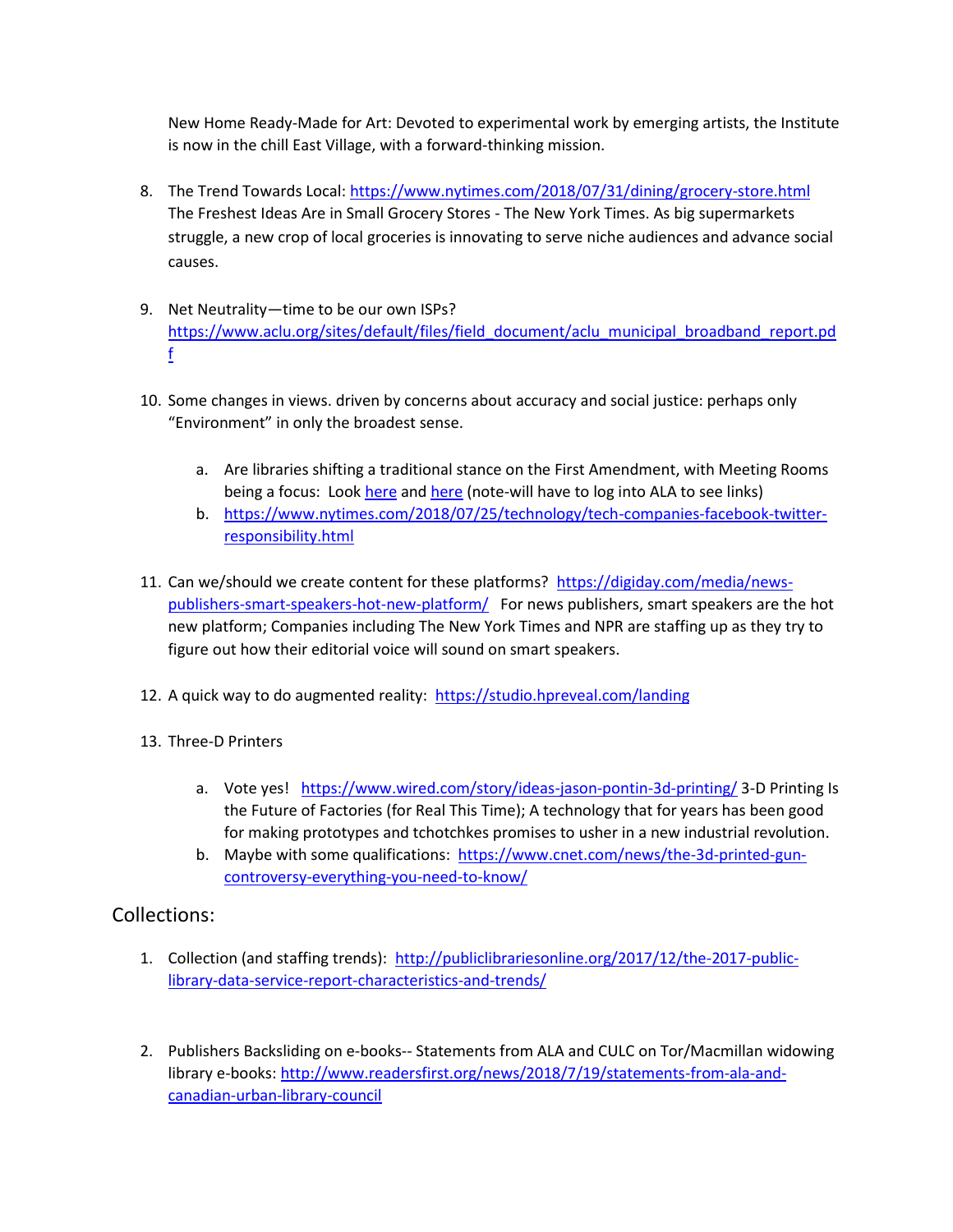3. <https://qz.com/1240924/are-ebooks-dying-or-thriving-the-answer-is-yes/> Are e-books dying or thriving? The answer is yes. Self-publishing is a shadow industry that obscures any hope of understanding book publishing today.

## **Post Overview Discussion:**

Led by Dorothy Stoltz

## **What is an insight from the information we've gathered for this week? Something that can inform the work we're doing?**

- Access models of the library, especially when we choose to emulate retail space. This effects how searching happens. People might be more used to accessing materials in retail spaces, but what does it mean for libraries (which provide a very different service than retail stores) to try to emulate the same physical access and searching? Does it do good or harm to emulate retail models when our service is different?
- It's different to be inspired by or take and idea from, but we need to focus on how to apply that idea to libraries. What inspired us might look different when applied in library spaces.
- Creating the Customer Driven Library (book from ALA) about building on the book store model. Libraries who embraced and ran with it, worked really well in terms of physical space. Doesn't work well in promoting digital content and growing libraries outside of our own box. We need to be our own drivers, fight our own way, make a path for libraries (don't just copy others)
- Many of these changes have already muddled what libraries are. Many see us as the technology people. How do we remain afloat when we don't circulate materials and that is how we define ourselves?
- How do we shift our focus to impact rather than statistics? Are we improving Kindergarten readiness? What measurable things can we focus on.
- Can we be the same thing for everyone? How will that effect the definition of libraries overall when we are all changing in different ways depending on the community?
- How will co-location change the face of libraries? Will that create blurred lines? How do we keep them separate but in the same space? How does the community shape the changes of the library? NYPL has hired 60 teacher rather than librarians. How will these changes change our staffing?
- Outreach and taking the library to where people are. What do you give up in your physical space to send staff to outreach?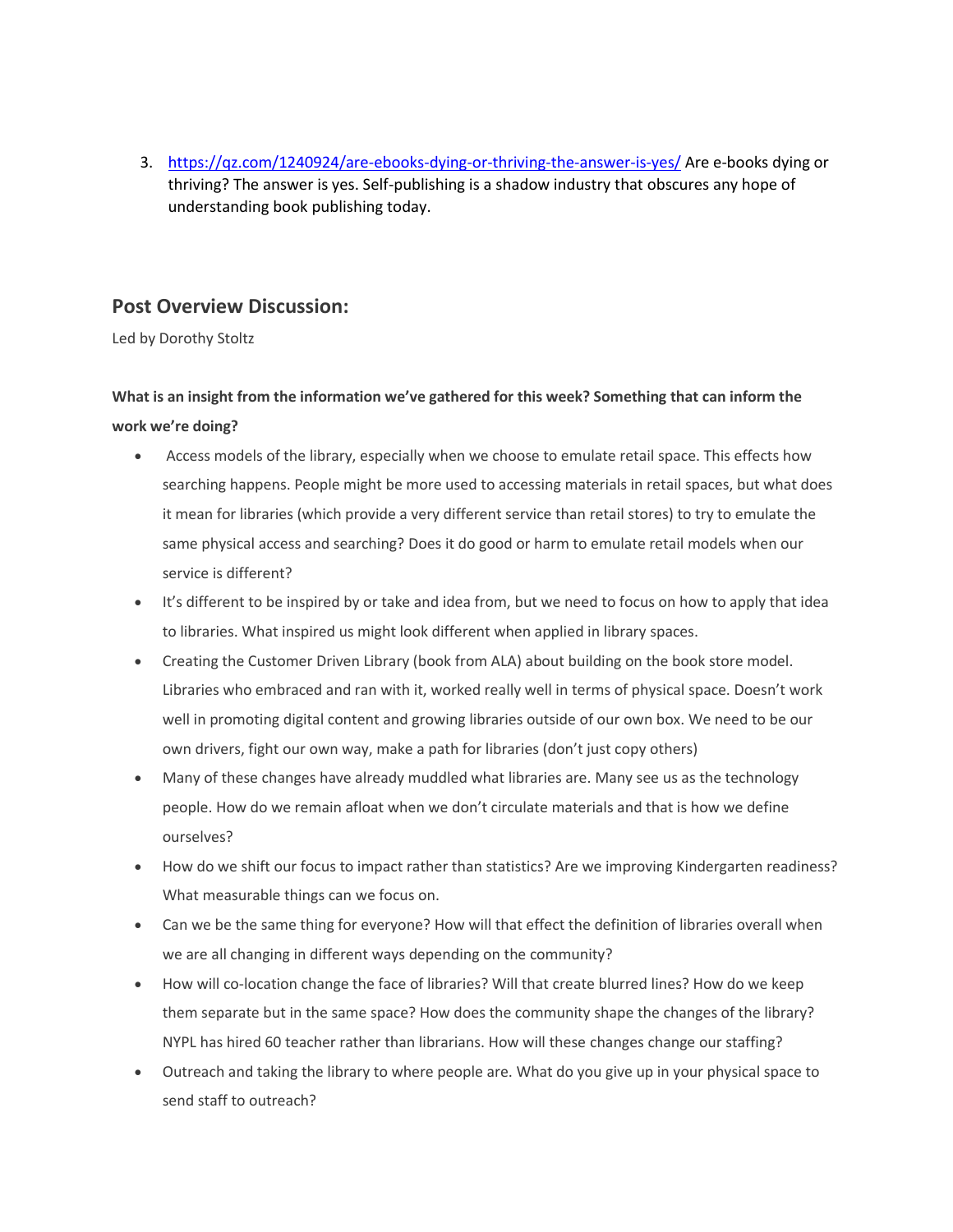- How else are libraries being used and how can we tie our programming and space into that? Early voting? Do a voter registration drive. Really listen to what people are asking us about what libraries can do and adapt to those needs.
- Glenwood branch has multiple service group centers on the same "Campus." It makes outreach very seamless. It's more than the door count, it's about engagement. Figuring out how to trade value system from numbers to value added to a person's experience
- Focusing on the accessibility "pillar" of librarianship. A lot of staff training to create barrier free, adaptable, universal spaces.
- Will we start seeing more smaller spaces rather than fewer BIG monster branches?

## **What have we learned so far? What will this mean for us moving forward? What are some priorities? What do we want to share?**

- **How do we adapt existing spaces?** Many libraries won't have the budget to create new spaces to match these future trends. What are some localized adaptations that can retrofit older spaces?
	- o Repaint a space in a sensor friendly color
	- $\circ$  Flexible shelving instead of building a whole new space for easier changes over time
- **Being aware of various populations** as we consider accessibility. Keep the definition of accessibility open to evolve
- **Serving the whole family**. We currently have a lot of spaces separated by service area when the whole family might need to use the space together.
- We have a lot of competition amazon, google, subscription services with immediate access. **We need to be in the conversation that evolves digital content**. There are no models that fully suit us as libraries.
	- $\circ$  Accessibility with digital collections are going down when we focus on these streaming services - they are missing the audio/caption features that are so important for many customers. So we're stuck with spending extreme amounts of money on these copies (\$300 for one copy when a customer can buy for \$15). Without bargaining with the publishers, we will lose the greater accessibility we focus so much on.
- **Outreach - going into the community is necessary to reach many under reached areas**. This requires mobile units to get full services out on the road.
	- $\circ$  With content ubiquitously available, we can't sit back and wait for people to come to us. We can offer spaces for people to use (that is important to the community), but we need to go to them with our content. Use our physical space for physical space, match our content with these other services by bringing the content to the people.